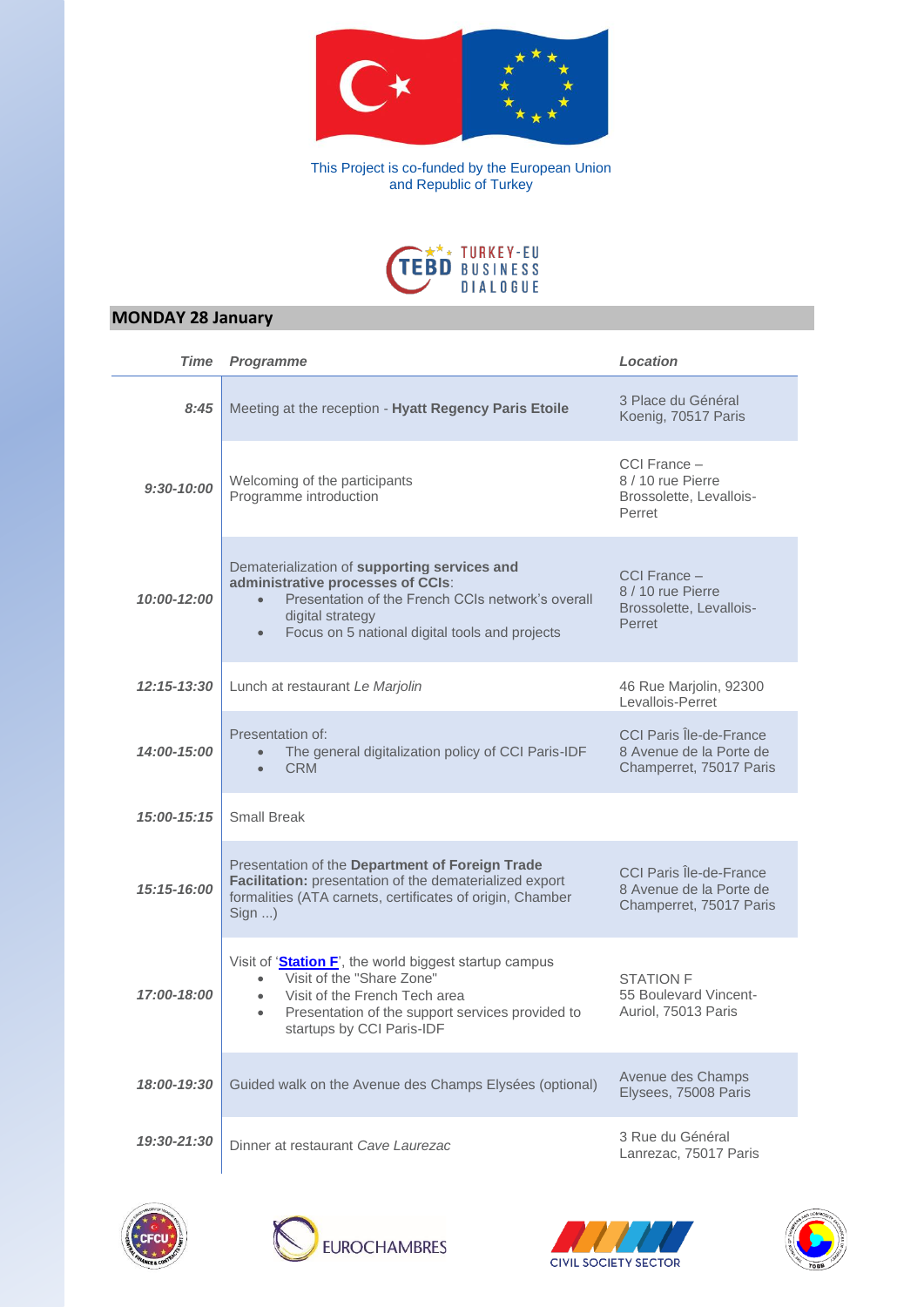## **TUESDAY 29 January**

| Time            | <b>Programme</b>                                                                                                                                                                                                                                                                                                                                                                                                    | Location                                                                |
|-----------------|---------------------------------------------------------------------------------------------------------------------------------------------------------------------------------------------------------------------------------------------------------------------------------------------------------------------------------------------------------------------------------------------------------------------|-------------------------------------------------------------------------|
| 8:45            | Meeting at the reception - Hyatt Regency Paris Etoile                                                                                                                                                                                                                                                                                                                                                               | 3 Place du Général Koenig,<br>70517 Paris                               |
| 10:00-11:00     | Presentation of the 'DIGITEURS': support tools for companies<br>in their digital transformation (showroom, website, training,<br>collective and individual support )                                                                                                                                                                                                                                                | <b>CCI Paris</b><br>81 Avenue de la<br>République, 75011 Paris          |
| 11:00-12:00     | Presentation of the diagnostic service for the "Digital"<br>Transformation Strategy" of SMEs:<br>Analyze the digital maturity of the company and its<br>$\bullet$<br>presence on the web;<br>study the numerical behavior of customers;<br>$\bullet$<br>develop a digital strategy;<br>$\bullet$<br>define the action plan including performance<br>$\bullet$<br>indicators to improve the company's web visibility | <b>CCI Paris</b><br>81 Avenue de la<br>République, 75011 Paris          |
| $12:15 - 13:30$ | Lunch at the restaurant Café Le Charbon                                                                                                                                                                                                                                                                                                                                                                             | 109 Rue Oberkampf, 75011<br>Paris                                       |
| 14:30-16:00     | Visit of the Open Spot: showroom dedicated to innovative<br>digital solutions of SMEs affiliated with CCI Paris -IDF                                                                                                                                                                                                                                                                                                | CCI Hauts-de-Seine<br>55 Place Nelson Mandela,<br>92729 Nanterre        |
| 16:00-16:30     | Presentation of the "Connected shop": discovery of today's<br>and tomorrow's businesses through concrete demonstrations<br>of solutions and applications.                                                                                                                                                                                                                                                           | <b>CCI Hauts-de-Seine</b><br>55 Place Nelson Mandela.<br>92729 Nanterre |
| $19:30 - 21:30$ | Dinner with Ozlem Nudrali, Commercial Affairs Counsellor at<br>the Turkish Embassy in Paris, at Chez Gabrielle                                                                                                                                                                                                                                                                                                      | 7 rue de l'Etoile, 75017<br>Paris                                       |

## **WEDNESDAY 30 January**

| Time        | <b>Programme</b>                                                                                      | Location                                                         |
|-------------|-------------------------------------------------------------------------------------------------------|------------------------------------------------------------------|
| 5:00        | Meeting at the reception to check out & departure to the train<br>station- Hyatt Regency Paris Etoile | 3 Place du Général Koenig,<br><b>70517 Paris</b>                 |
| 06:03-09:45 | Thalys Paris Nord - Amsterdam Central Station                                                         |                                                                  |
| 10:00-11:00 | Transfer to the Hotel and Check in - DoubleTree Hilton<br><b>Amsterdam Centraal</b>                   | Oosterdoksstraat 4,<br>Amsterdam, 1011 DK,<br><b>Netherlands</b> |
| 11:30       | Meeting at the reception - DoubleTree Hilton Amsterdam<br>Centraal                                    | Oosterdoksstraat 4,<br>Amsterdam, 1011 DK,<br><b>Netherlands</b> |
| 12:00-14:00 | Presentation of digital services and projects:                                                        |                                                                  |